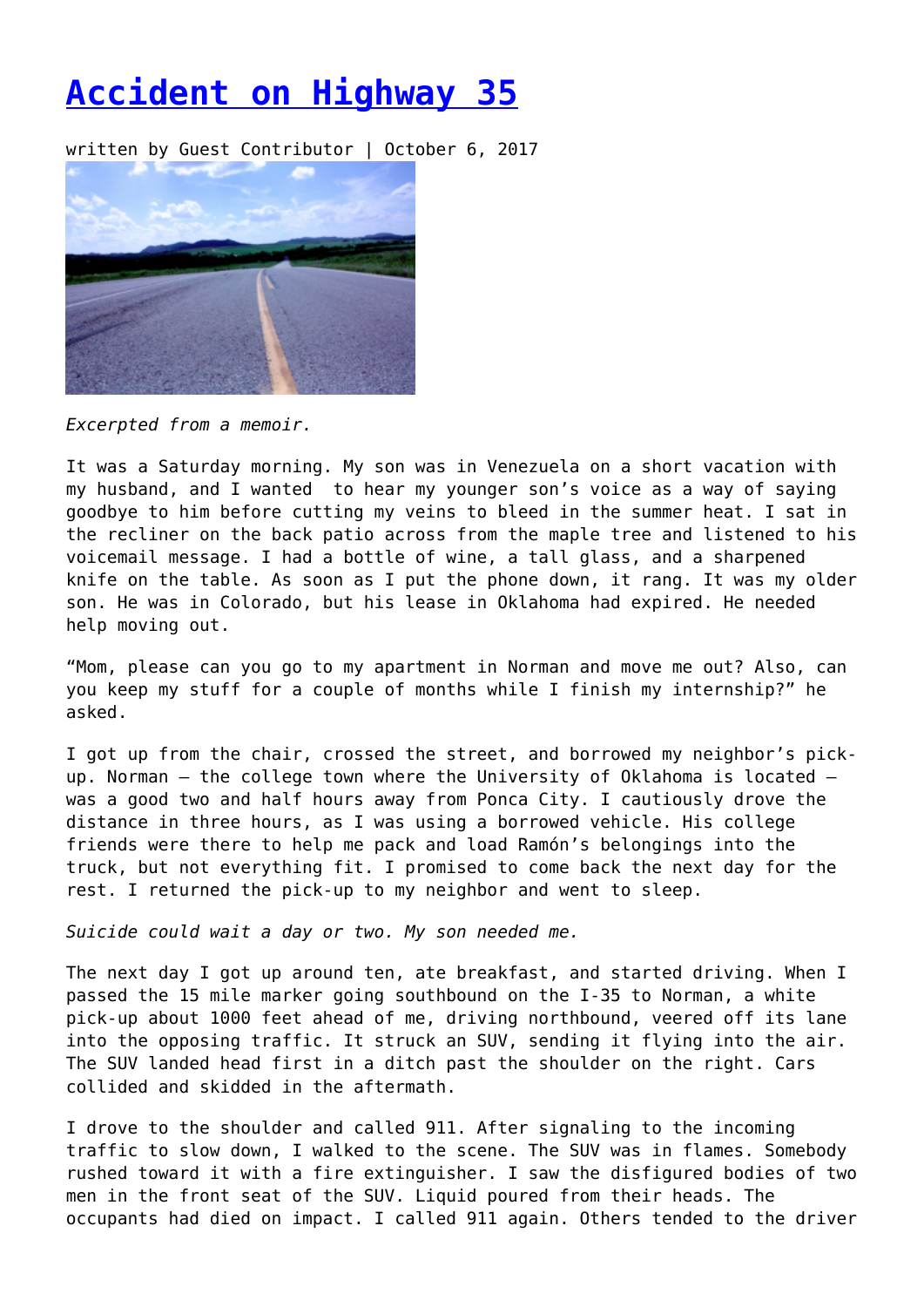of the white pick-up.

"Anybody speak Spanish here?" someone yelled.

"I do," I said.

"Please, take care of the woman in the center lane."

We were in the plains on a sunny Sunday at 100 F. Tall grass bordered the I-35 on both sides. I walked to the median, a patch of grass large enough to contain two vehicles side by side. There I met a woman with intense black eyes trying to run to the crashed SUV. "¿Cómo se llama Usted, señora?" I asked.

"María. Yo quiero ir para el otro lado a ver a mi esposo. ¿Por qué nadie lo está ayudando?" she asked.

"Your husband is in a better place now," I said. The fact didn't register, so she asked again why nobody was rushing to help her husband like they were rushing to help the occupants of the other vehicle.

They were migrant workers, roofers driving from Nebraska to Texas for work. Her husband had been driving ahead of the rest of the family with his friend. The woman followed behind with their daughter and her brother-in-law.

"We just stopped about a mile ago, and he blessed the girl. He's a good father. Ayúdelo, por favor."

I helped the mother and child communicate with the first responders that had been my students only a month before when I lost my job. I greeted the firefighters in Spanish as they came to assist the woman. "Necesitamos sus classes, Sra. Coiman," one of them said after I had interpreted their questions to the woman. "I'm sorry but the college will not pay for the program anymore," I said. We didn't have time to elaborate any further.

I looked at the disoriented girl, a rag doll without anyone to hold her tight, her mother sobbing and screaming, and her uncle like a toy robot going around in circles with his hands over his head, raising his eyes now and again to the bright sky. I thought about my younger son, only eleven-yearsold, and what I had been about to do before my older son's call. I had planned to leave my child too.

I spent three hours on that highway in the scorching Oklahoma heat with a child who had just lost her father, and a woman who lost the man she loved. I couldn't do this to my sons. Never.